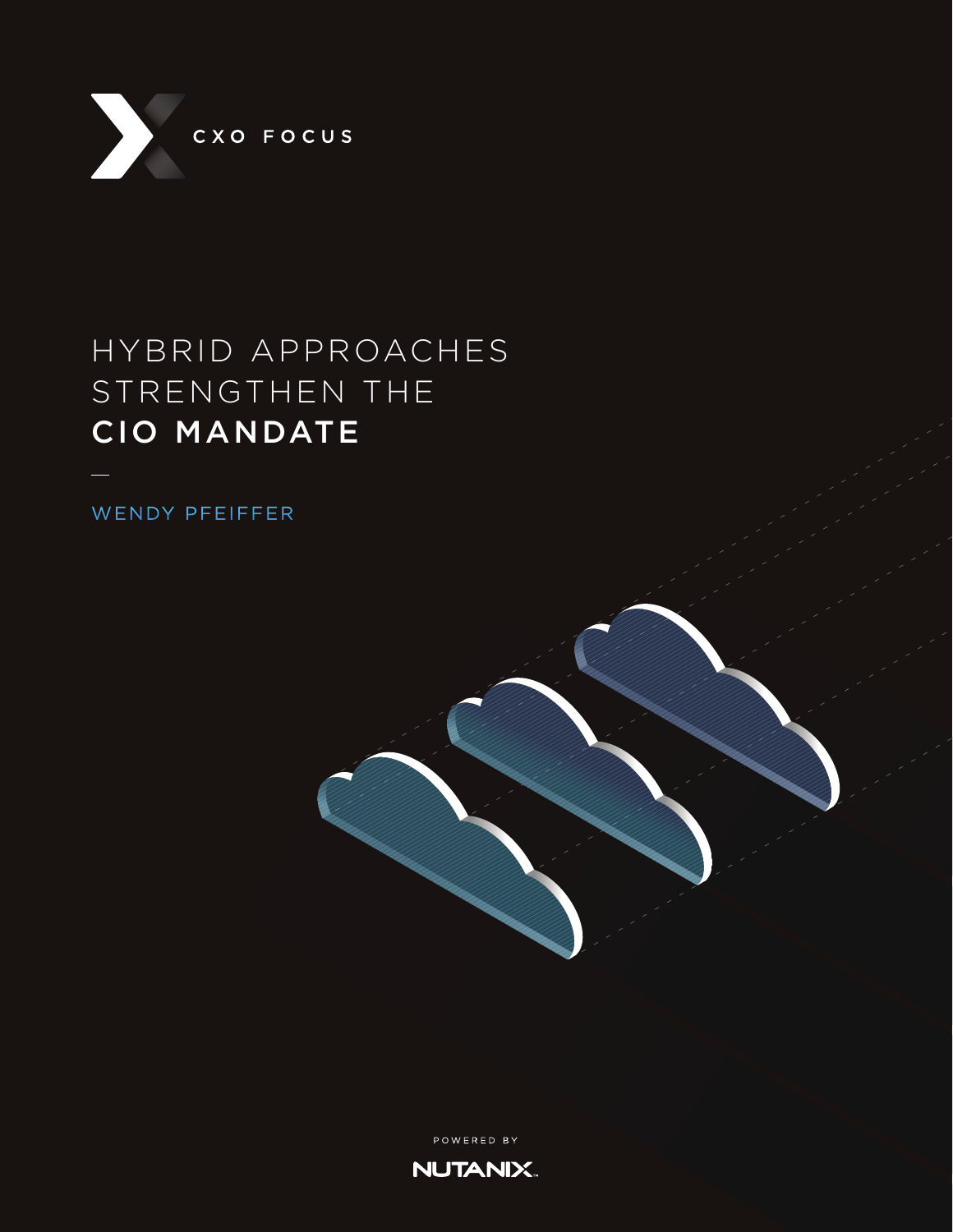

44

Cloud technology providers are guilty of proprietary methods that prevent CIOs achieving their mandate", says Nutanix CIO Wendy Pfeiffer



Everyone knows more about technology than I do at Nutanix, but as CIO of Nutanix, my role is to make this organization more productive and that is the mandate all CIOs must achieve.

The CIO role must be at the helm of organizations as they react and adapt to the next wave of technologies and changes in customer behavior. The Nutanix Enterprise Cloud Index 2018 survey reveals how CIOs are using hybrid cloud solutions to ensure organizations are agile and adaptive. I know from my experience as a Nutanix customer in previous roles and now as the CIO that this is essential.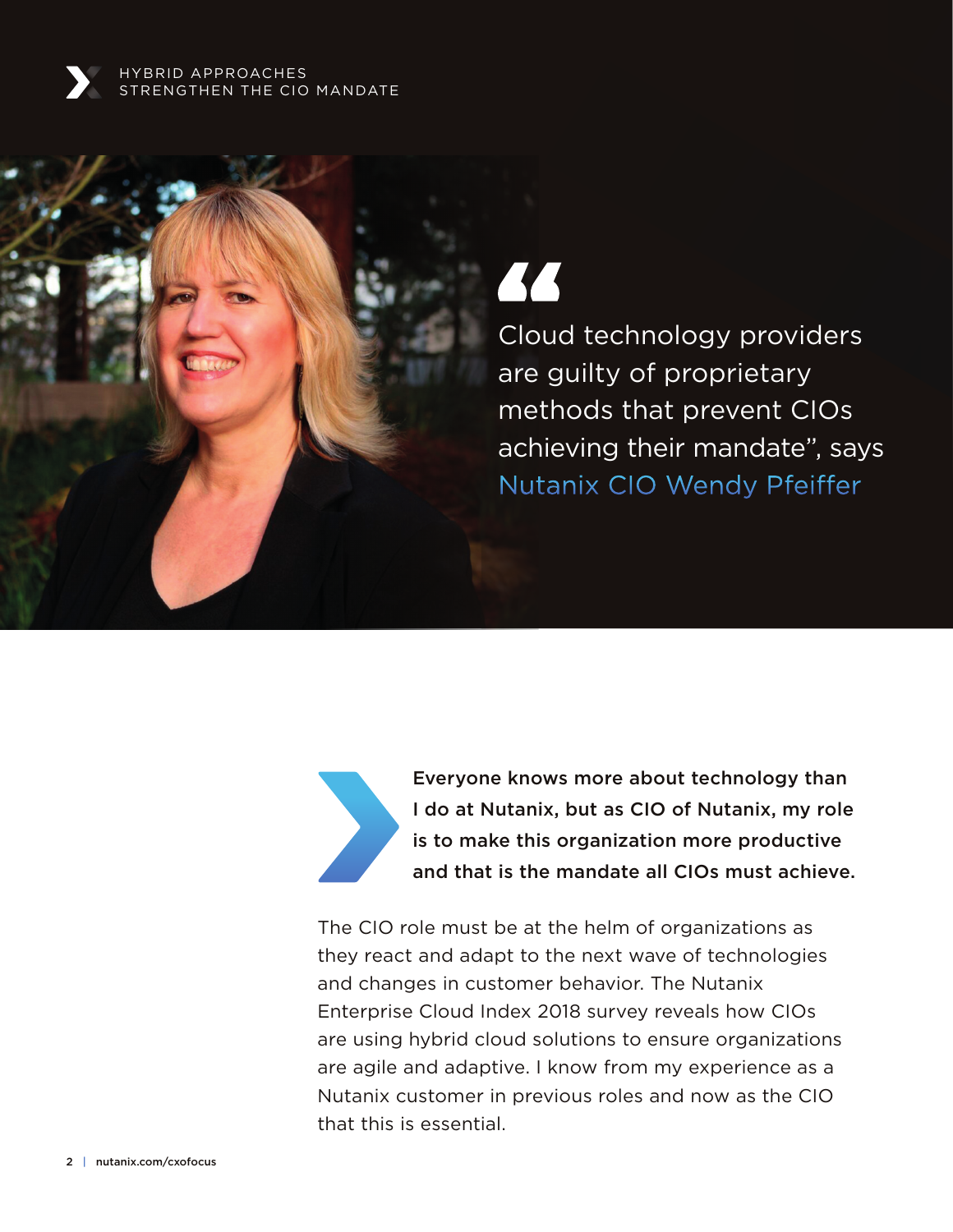

What strikes me in the findings of the 2018 Enterprise Cloud Index is how the CIO is increasingly taking on new customer focused responsibilities. The Nutanix research demonstrates how CIOs are enabling organizations to reduce the cost of IT and at the same time create increased agility that will enable the organization to be more innovative.

Global research by the likes of analyst houses Forrester and Gartner reveals that boards and CEOs demand increased innovation, and the Nutanix research shows CIOs are putting in place the technological building blocks that organizations can utilize to innovate with.

# 77

If companies are to thrive we need to operate technologies that transform our businesses.

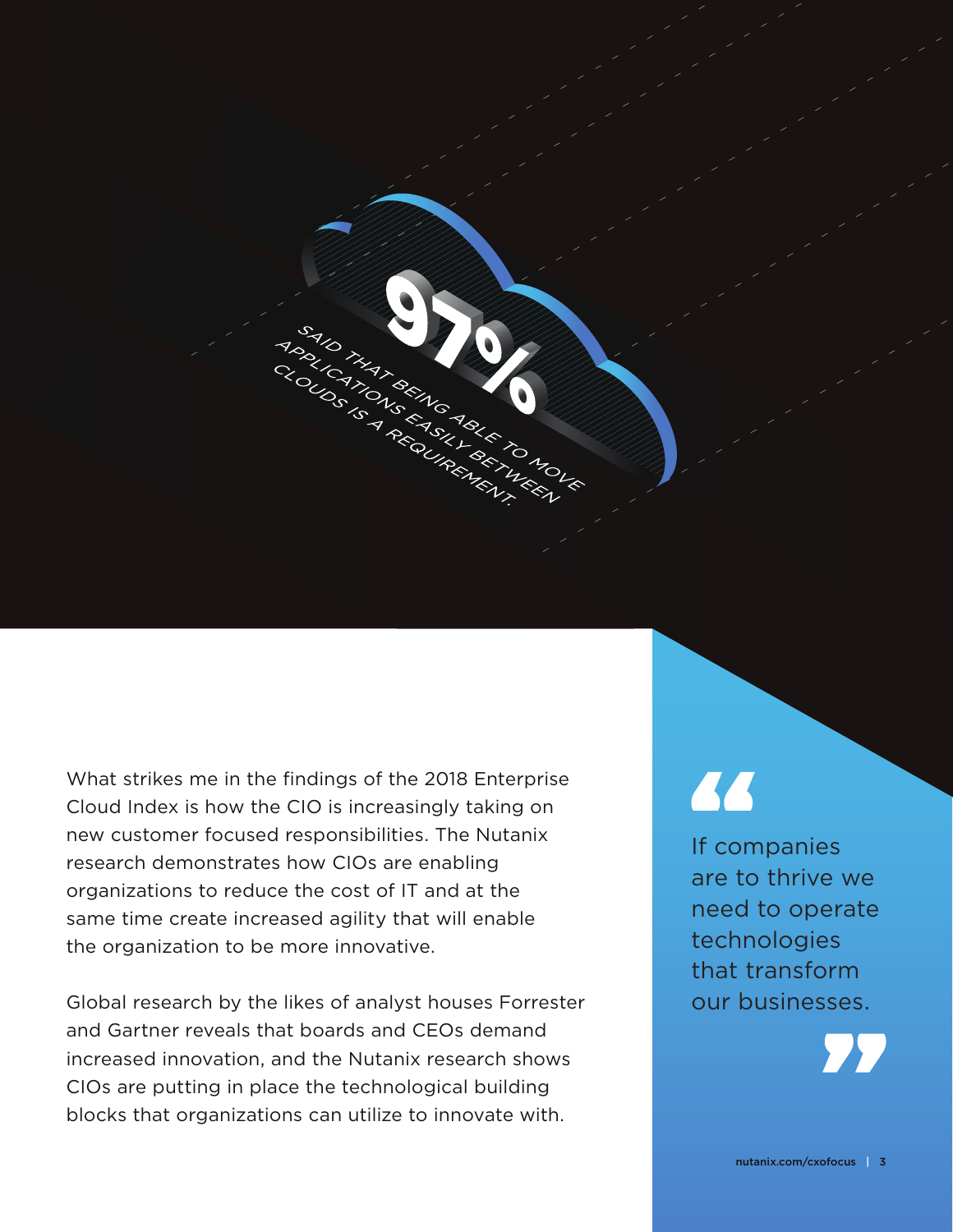The research by Nutanix shows that CIOs across the world, especially in Europe are adopting hybrid cloud computing.

#### THE ROLE OF CLOUD

A key weapon for CIOs and organizations looking to be increasingly innovative is the adoption of cloud computing.

I recently told a gathering of CIO and CTO peers at the London Nutanix .Next event how we as CIOs have the ability to build different clouds for different workloads, giving us the opportunity to use the appropriate cloud for the appropriate task.

The research by Nutanix shows that CIOs across the world, especially in Europe are adopting hybrid cloud computing. Hybrid cloud computing has provided increased security, scalability and adaptability and therefore created opportunities for innovation.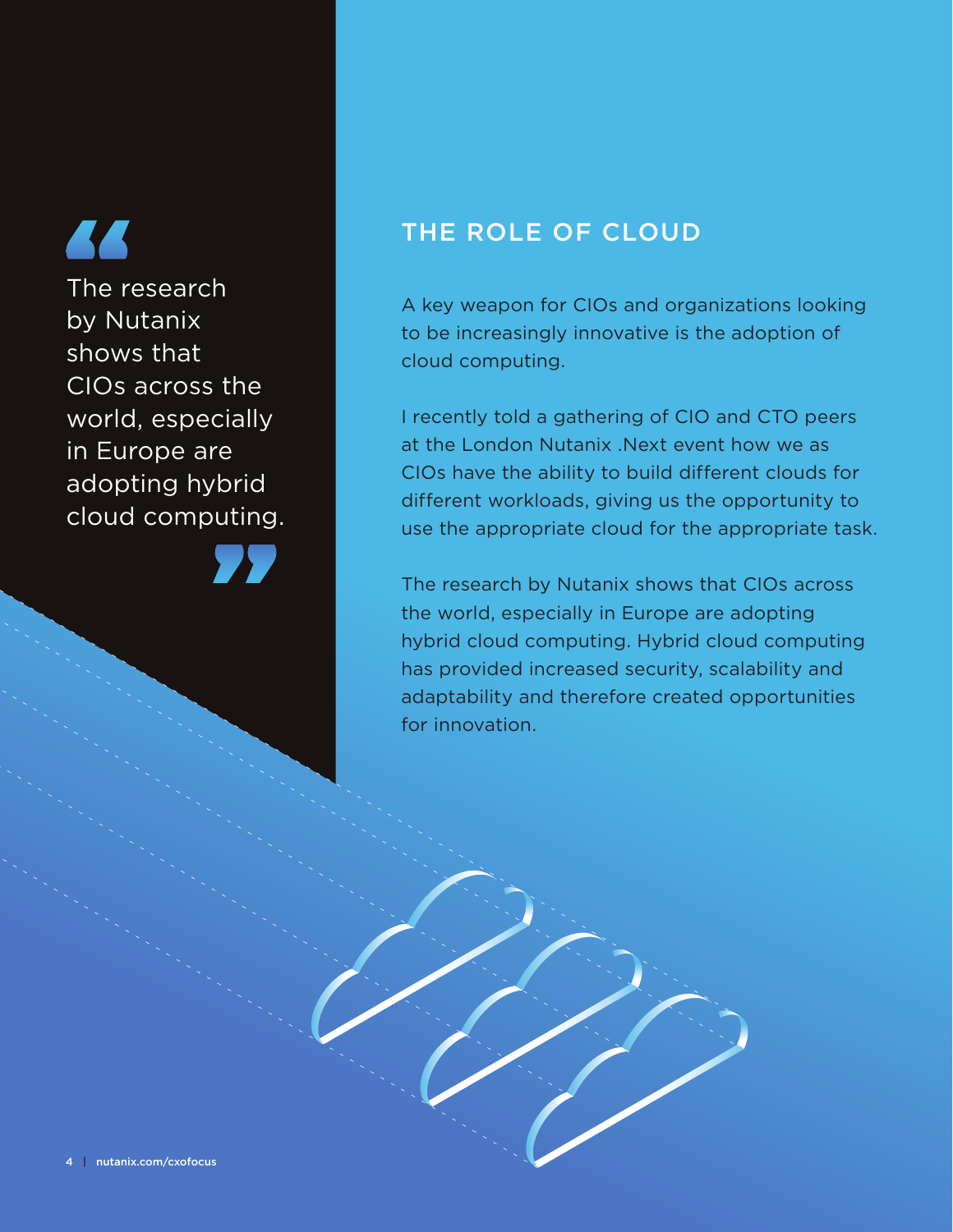#### THREATS AND OPPORTUNITIES

But there remain challenges to the CIO mandate. In my career we have been through numerous rounds of debate that the CIO role will be replaced, that technology is just an organic part of the organization and the need for specialist technologists questioned. But the Nutanix research shows the scale of the challenge CIOs and organizations face to ensure technology is enabling the organization. And speaking as one CIO to another, one of the major challenges is the behavior of cloud technology service providers.

Too many cloud service providers continue the tradition of working with on-premise providers, building proprietary technology. You talk to any major Software-as-a-Service (SaaS) vendor and they'll tell you their customer relationship management (CRM) is a platform and the next thing you know you are consuming elements of technology that are best of breed, but you may also be consuming elements that are not.

As CIOs, we want to consume optimal technology across our portfolio. Sadly, software portability between clouds is near impossible. Moving applications from one cloud provider to another is a drain on our resources, particularly our teams and our budgets. CIOs cannot afford negative resource impacts, because all of us have gargantuan projects, which I like to call Project Rome, because Rome wasn't built in a day. So CIOs and organizations need partners that provide flexibility and freedom.

of companies plan to adopt **41%** hybrid cloud architectures

-----------------------

The challenge now is for cloud and technology providers to be offering organizations complete freedom and to be confident in their services. Because as CIOs we are transforming not just IT, but also the way organizations work, so the company is leaner and more efficient, which is the CIO mandate.